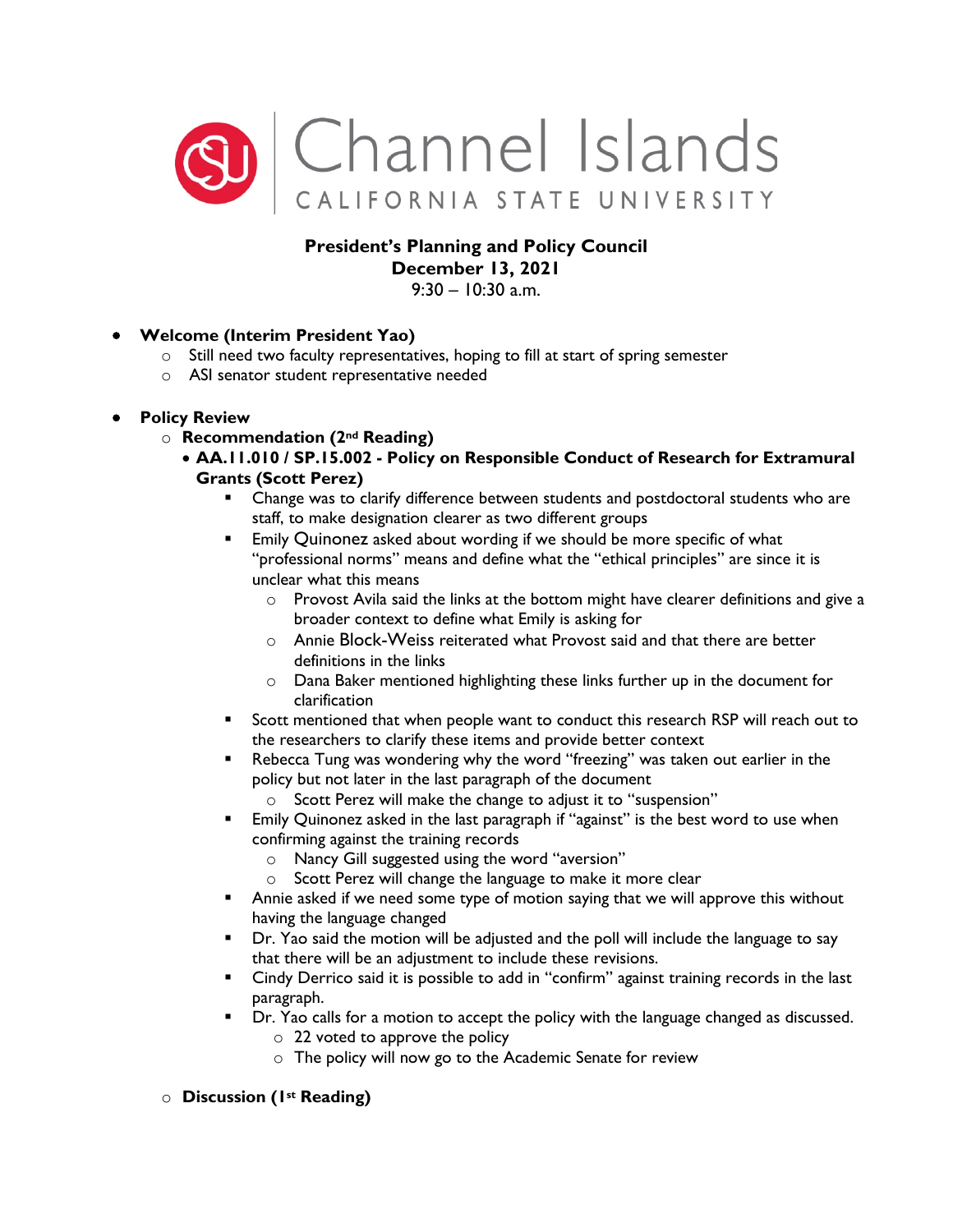- **AA.11.004/SP.15.021 - Policy on Research and Sponsored Programs Records Retention (Scott Perez)** 
	- Required to maintain records of awards that university receives for 3 years, unless sponsor has different time period
	- **These regulations around record retention have not changed recently, these changes** are minor
	- **•** Definitions updated to reflect CO policies and small stylistic changes, not changing the substance
	- **Updated links at the end**
	- Brian Lindgren asked for clarification on federal regulation and which legislation was used
		- o Scott will insert legislation link and clean up the formatting
	- **Ritchie LeRoy requested the reference to the CSU Channel Islands Foundation be** corrected
	- **Emily mentioned the missing space between "and policy" on page 4**
- **AA.07.002 / SP.21.002 - Policy on VP and Academic Administrative Searches and Appointments (Greg Woods)**
	- This supersedes SP.10.006 for retreat rights
	- In the background they had listed the membership of certain committees but removed it at the request of Dr. Yao to add in broad guidelines
	- **EXECUTE:** Changed to fit standard of CSU
		- o Long Beach and Fullerton offered more clear and concise policies
		- o When there were two it was confusing, with one it is much more clear
	- Search Committee mentions different committees with more general language to show that majority of committee are faculty members, rather than just having specific information on each member of the committee
	- A.3. b. is for committees that has two faculty, one staff, one student this allows the hiring manager to select the faculty rather than going through the whole process
	- **EXED** Committee Vacancies has stronger language and how to adjust if a spot on the committee is vacated
	- Convening and Process has language that informs equity-minded language the strongest language in CSU policies
	- **B.** 4.4. Administration can be granted tenure in a program and retreat to that position. Asks that the Provost negotiate resolution as necessary

o Wanted strongest language possible so program can weigh in on this process

- Section E. mentions the Interim process and the need to extend interim appts and allows them to be in place for over a year
	- o Acting appointments are shorter term than Interim; both are allowed in this policy
- Dr. Yao asked if these were for Academic Affairs positions
	- o Greg mentioned that language can be made clearer but yes, at the beginning it clarifies who this is for
- Laurie asked about the language for interim, in section a.1. Doesn't clarify that if they are just for Academic Affairs. Needs to confirm language for VP's in Academic Affairs, DBFA, or DSA. Need to clarify for the interim appts for VP's outside of DAA doesn't need Faculty Affairs
	- o Greg mentioned that the language can be clarified, and confirmed that there should not be language for non-Academic divisions
	- o Laurie confirmed that there are processes outside of DAA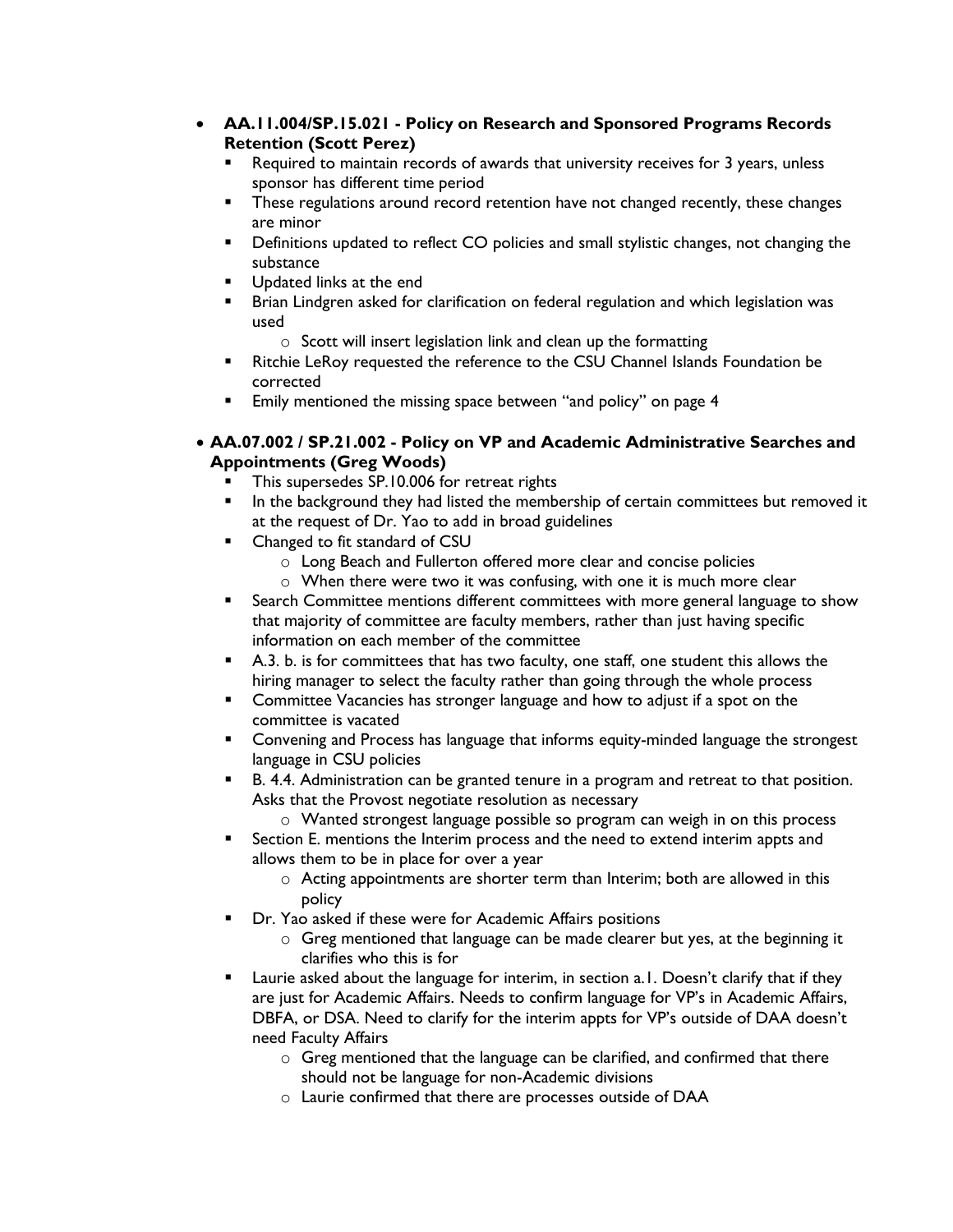- Laurie also asked in A.2. about the academic year and whether that is reasonable for hiring processes
	- o Greg mentioned that it is a suggestion to notify everyone on searches happening, just as much as they can predict what will come up at the beginning of the year and communicate that to the campus
	- o Dr. Yao mentioned needing flexibility on this and how everyone just knows it is not possible to have all searches announced at the beginning of the year
- Cindy mentioned some wording changes
	- o In A.2., adjust the language to be suggesting rather than enforcing
	- o Suggested changing gendered language to "their" throughout
	- o Applicability needing clarification
		- Greg clarified that when the committee members are not defined, the President ensures the procedures are appropriate
	- o Shared that on pg. 2 where there may need to be further clarification on the other committees involved
		- Greg mentioned how in the past they had vague language on how the person is involved with faculty, he says those are examples and that people can use their best judgment to confirm what makes sense for the committee
- Cindy asks if CBA allows retreat rights already to faculty if they already have tenure? Is this only necessary for those who do not have tenure yet?
	- o Greg says he does not believe that the person must have tenure or that they are guaranteed retreat rights
	- $\circ$  It is necessary to have retreat rights since people might not be interested in the position should they move into administration
	- o Provost Avila says he expects many of positions are open only to faculty who hold the rank of Professor and are tenured
	- o In the last Vice Provost search, they had to be Professor and tenured
		- If people are moving to a new campus into administration and the President could remove someone from the role and does not have retreat rights, they are unlikely to take the role

 Dottie Patten mentioned adding specific language for Academic Admin since it reads like it is for Academics only. She mentioned for the committee vacancies, when identifying faculty for the committee and the worry when there are issues finding faculty to be representatives when this is used across campus

- o Cindy and Dottie both mentioned the need to give the feedback from the committee to the hiring manager
- o Dottie also mentioned the need for committee reps to have the capacity to include the DEI guidelines and equitable hiring practices
- o Dottie mentions that Joanne Stuermer starts the DSA hiring meetings to educate the committee on these items
- o Annie mentioned Zoom issues and how it cannot always be an equitable practice if there are technical difficulties for certain candidates as the "Candidate Interviews" mentions Zoom specifically
	- Greg mentioned needing clarification on wording there
- Annie also asked if there is a rubric since the recommendations section mentions not having ranking
	- $\circ$  Greg said that is the norm to have rubric and that ranking is not standard due to best practices and focus on DEI
- Ritchie says this might be necessary to adjust with procedure vs. policy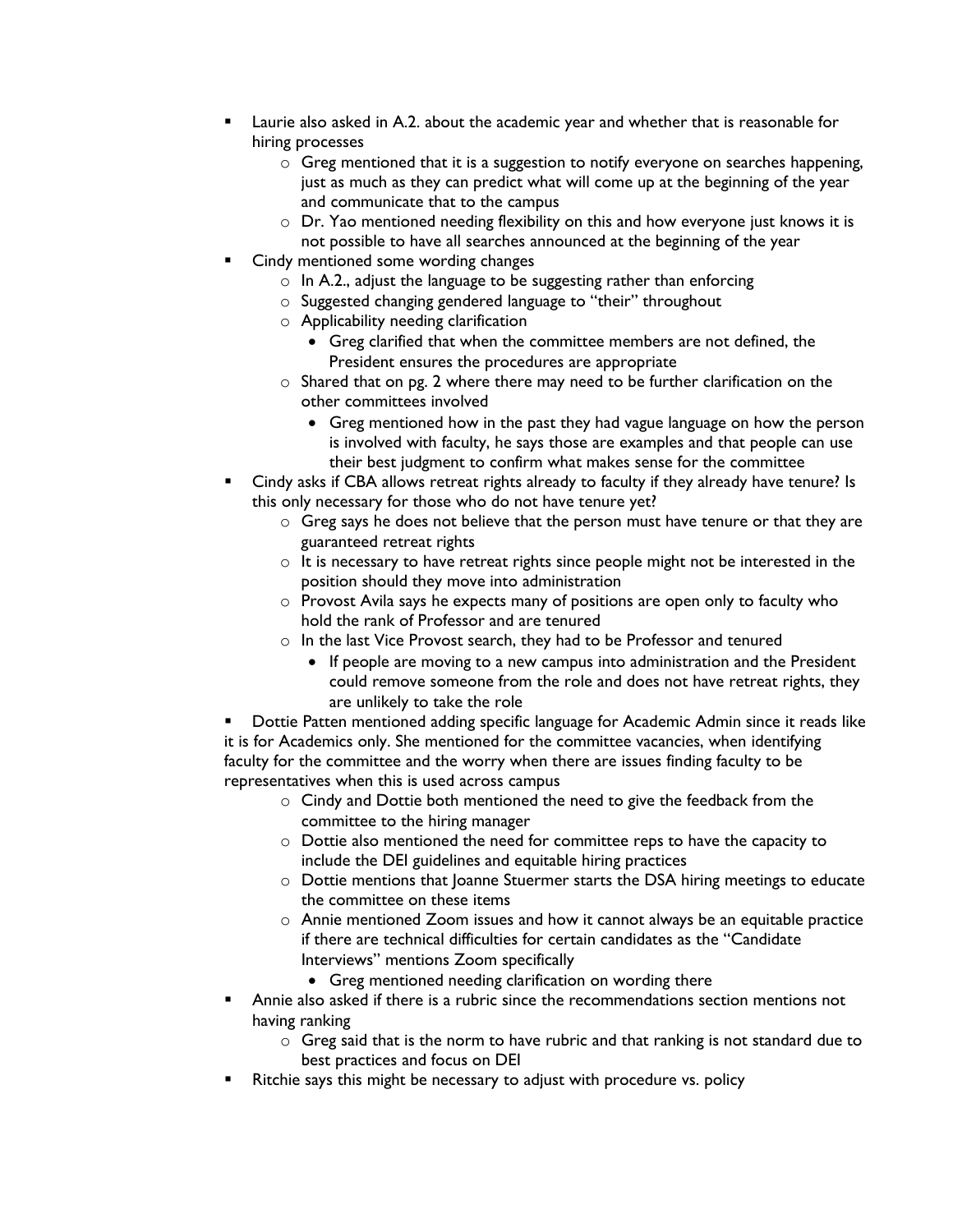- o Greg mentioned compared to other campus' this one is a lot simpler and more general with flexibility
- **•** Dr. Yao gave clarity on whether this is for Academic Affairs admin or all admin, and how for VP positions they do need faculty reps. It is necessary to discuss which admin involve this process, and whether it just be admin 3 or 4
- **Additional suggestions and remarks should be directed to Greg.**

## • **Updates (Interim President Yao)**

## o **Enrollment updates**

- 6437 headcount (down 7.2%)
- **5581 FTES Down 9.9% from 2020**
- **Annualized projection 5358, down 12.7%**
- **Spring 2022-6437 from fall 2021, 520 expected to graduate**
- Current enrollment 12/12: 5399 (+520 headcount 92% grad/retention rate)
	- o Lowest enrollment since 2013-14
	- o Fall 2019 cohort:
		- 88.2% for fall to spring retention
		- 62.7% 2.5-year retention rate
	- o Fall 2020 Cohort:
		- 81.3% for fall to spring retention
		- 66.4% 1.5-year retention rate
	- o Fall 2022 Cohort:
		- 93% one-term retention rate
- Goal from CO is to have all campus' in 5% of campus target budget
- **More opportunities to discuss in Office Hours this week**

Next meeting: January 31, 2022